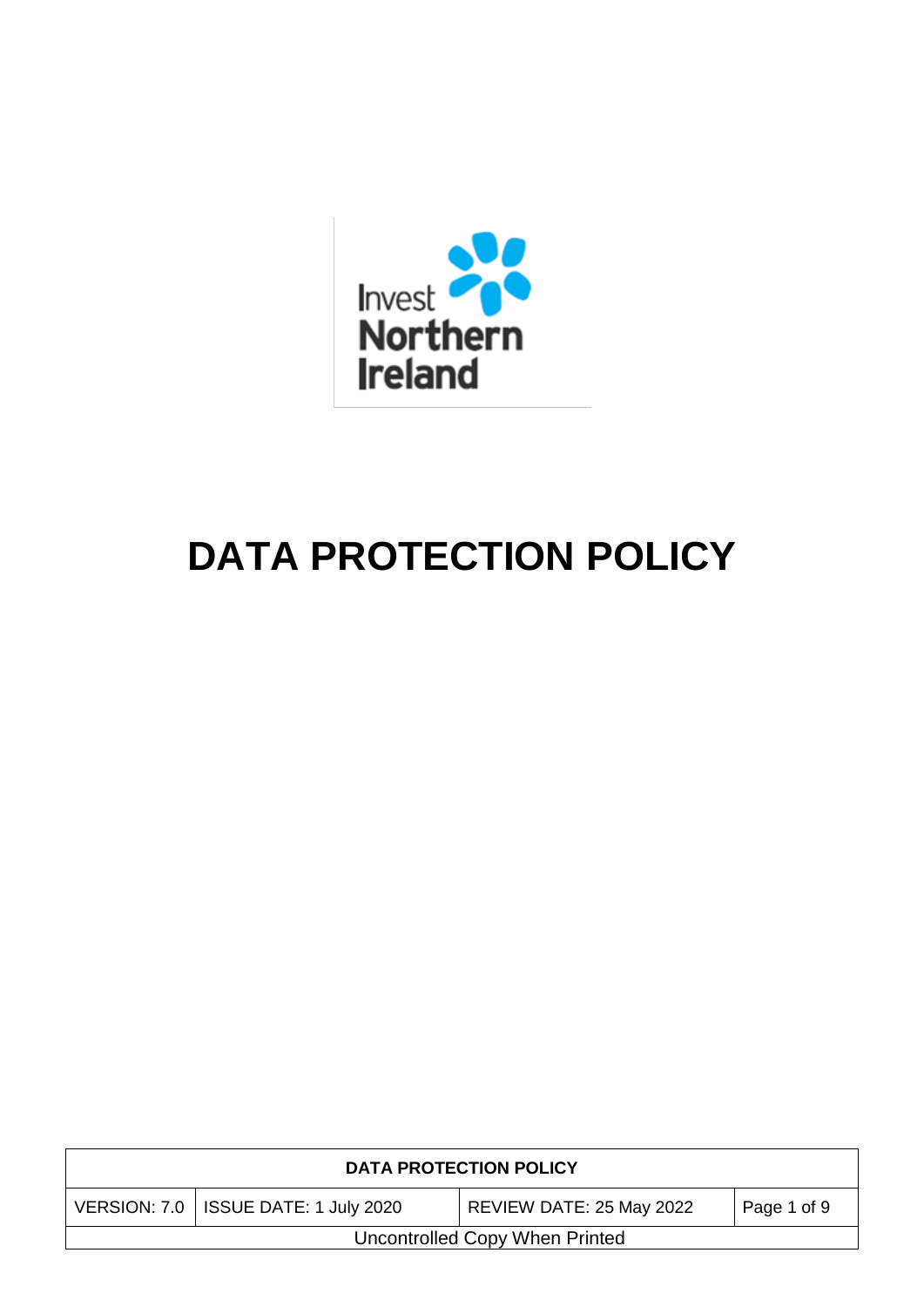## **1. INTRODUCTION**

- 1.1 This Policy sets out how Invest NI handles personal data processed within the organisation and applies to all personal data we process.
- 1.2 We recognise that the correct and lawful processing of personal data will maintain confidence in the organisation, build trust with our customers and will provide for successful business operations.
- 1.3 Invest NI is committed to ensuring its personnel follow the requirements of Data Protection law as set out within the General Data Protection Regulation (GDPR) and the Data Protection Act 2018 (DPA).
- 1.4 Protecting the confidentiality, integrity and availability of personal data is a critical responsibility that we take seriously at all times. The organisation is exposed to potential fines of up to €20 million (approximately £18 million) for failure to comply with the provisions of the GDPR.

## **2. SCOPE**

- 2.1 All Invest NI personnel are subject to this policy. It is the personal responsibility of each individual to comply with Data Protection law and this policy.
- 2.2 It is essential that all staff maintain awareness of the risks and responsibilities when handling personal data and to facilitate this, Invest NI has committed to annual Data Protection awareness training. All staff must complete this mandatory training within designated timescales each year.
- 2.3 Any breach of this policy may result in disciplinary action for employees or termination of contract for others.

## **3. PERSONAL DATA PROTECTION PRINCIPLES**

- 3.1 Invest NI adheres to the principles relating to processing of personal data set out in the GDPR which require personal data to be:
	- 3.1.1 Processed lawfully, fairly and in a transparent manner (**Lawfulness, Fairness and Transparency**).
	- 3.1.2 Collected only for specified, explicit and legitimate purposes (**Purpose Limitation**).
	- 3.1.3 Adequate, relevant and limited to what is necessary in relation to the purposes for which it is processed (**Data Minimisation**).
	- 3.1.4 Accurate and where necessary kept up to date (**Accuracy**).
	- 3.1.5 Not kept in a form which permits identification of individuals for longer than is necessary for the purposes for which the data is processed (**Storage Limitation**).
	- 3.1.6 Processed in a manner that ensures its security using appropriate technical and organisational measures to protect against unauthorised or unlawful

| <b>DATA PROTECTION POLICY</b>                                                       |  |  |  |  |  |
|-------------------------------------------------------------------------------------|--|--|--|--|--|
| VERSION: 7.0   ISSUE DATE: 1 July 2020<br>  REVIEW DATE: 25 May 2022<br>Page 2 of 9 |  |  |  |  |  |
| Uncontrolled Copy When Printed                                                      |  |  |  |  |  |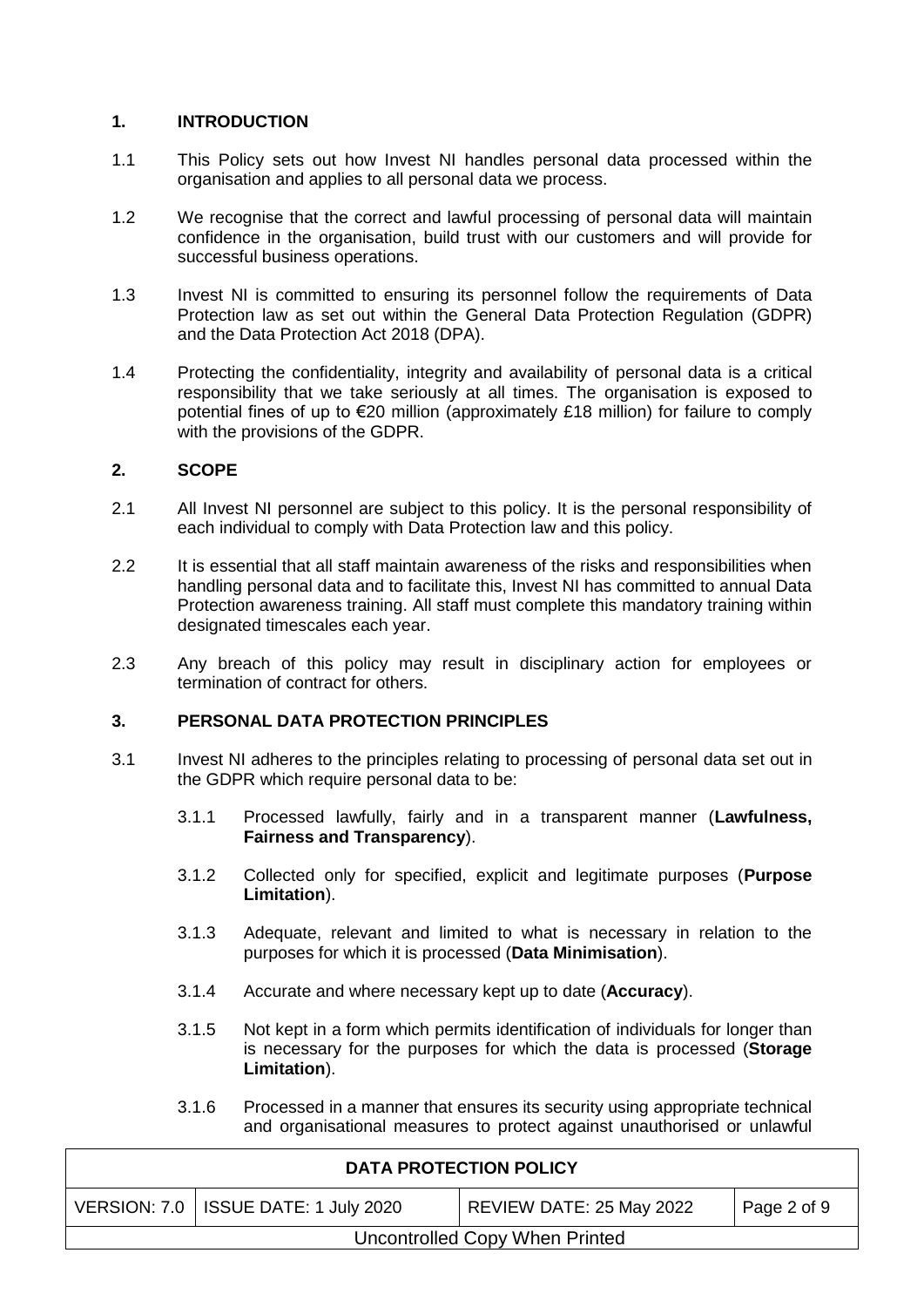processing and against accidental loss, destruction or damage (**Security, Integrity and Confidentiality**).

3.1.7 We are responsible for and must be able to demonstrate compliance with the data protection principles listed above (**Accountability**).

## **4. LAWFULNESS, FAIRNESS, TRANSPARENCY**

- 4.1 Personal data must be processed lawfully, fairly and in a transparent manner.
- 4.2 The GDPR sets out six lawful bases for processing, which are described below:
	- 4.2.1 the processing is necessary in the **exercise of official authority** or to perform a specific task in the public interest that is set out in law. As a public sector body, the vast majority of personal data processed by Invest NI is done so in the exercise of the 'official authority' vested in Invest NI by virtue of the Industrial Development Act (Northern Ireland) 2002 and the Industrial Development (Northern Ireland) Order 1982. Broadly these allow Invest NI to process data for economic development purposes.
	- 4.2.2 the individual has given **Consent**;
	- 4.2.3 the processing is necessary for the **performance of a contract with the individual**;
	- 4.2.4 to meet our **legal compliance obligations** (e.g. health and safety or tax laws);
	- 4.2.5 to protect the **vital interests** of (an) individuals;
	- 4.2.6 to pursue our **legitimate interests** (or those of a third party) provided the fundamental rights of individuals do not override our interests. We can only rely on legitimate interests if we are processing for a legitimate reason other than performing our tasks as a public authority.
- 4.3 None of the lawful bases are 'better' or more important than others. The lawful basis being relied on for each processing activity should be identified and documented within the relevant Personal Data Inventory (see 12.3 below).

## **4.4 CONSENT**

- 4.5 Where consent is relied upon as a lawful basis for processing personal data, it must be freely given, specific, informed and unambiguous and Invest NI must effectively demonstrate that consent has been given.
- 4.6 Individuals must be able to easily withdraw Consent to processing at any time and withdrawal must be promptly honoured. Consent may need to be refreshed if you intend to process personal data for a different and incompatible purpose to that which was included in the Privacy Notice when the individual first consented.
- 4.7 You will need to keep records of all Consents so that the organisation can demonstrate evidence of compliance with Consent requirements.

| <b>DATA PROTECTION POLICY</b>                                                       |  |  |  |  |  |  |
|-------------------------------------------------------------------------------------|--|--|--|--|--|--|
| VERSION: 7.0   ISSUE DATE: 1 July 2020<br>  REVIEW DATE: 25 May 2022<br>Page 3 of 9 |  |  |  |  |  |  |
| Uncontrolled Copy When Printed                                                      |  |  |  |  |  |  |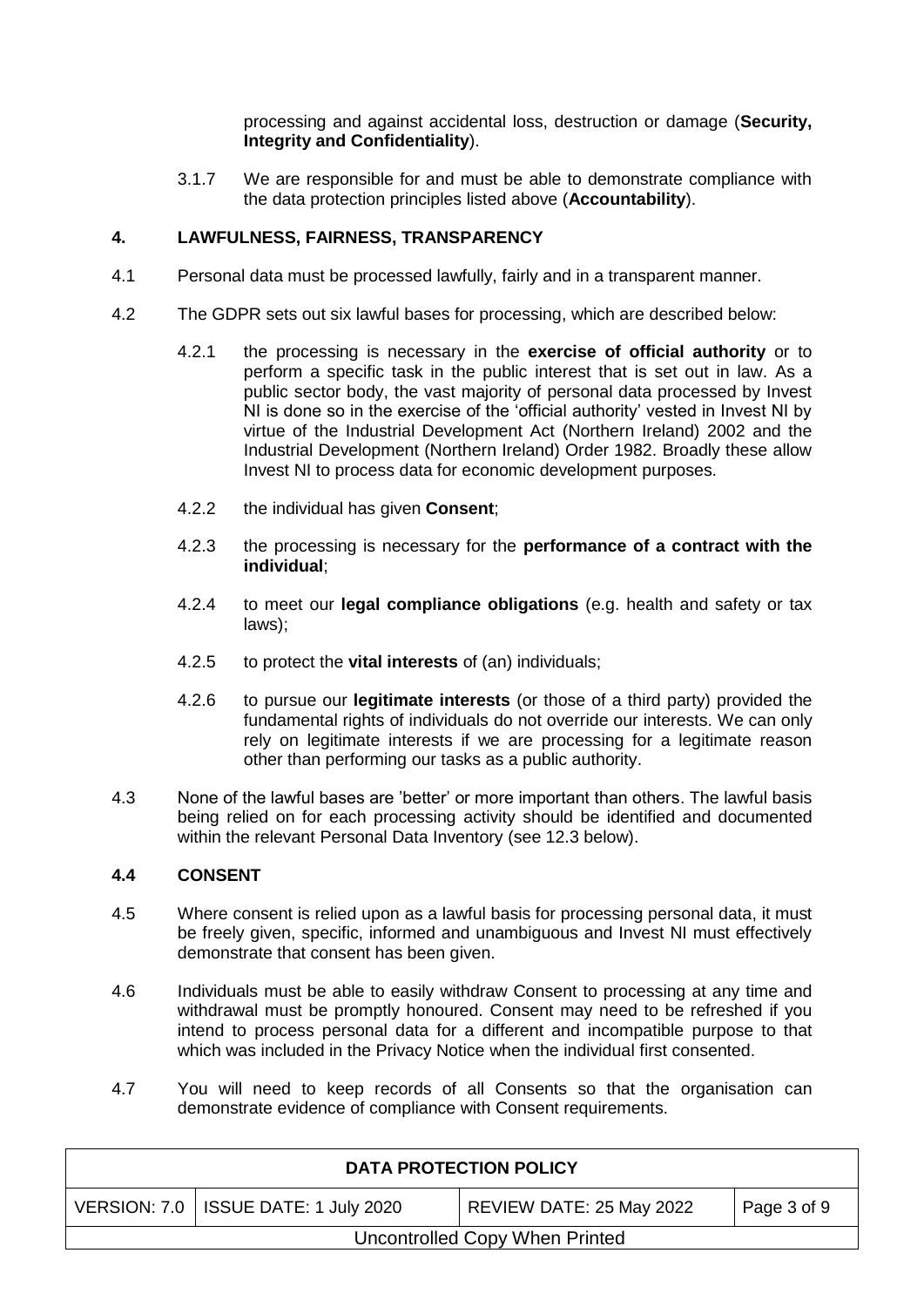## **4.8 TRANSPARENCY (Provision of a Privacy Notice)**

- 4.9 The GDPR requires us to provide detailed, specific information to individuals about how their data is used. Such information must be provided through appropriate Privacy Notices which must be concise, transparent, intelligible, easily accessible, and in clear and plain language so that an individual can easily understand.
- 4.10 The Invest NI organisational Privacy Notice can be found at [investni.com/privacy.](https://www.investni.com/about-us/privacy-notice) This provides all the information required by the GDPR including the identity of Invest NI as the Data Controller, how and why we will process (use, disclose, protect, retain and destroy) their personal data and the Data Protection Officer contact details.
- 4.11 Teams should review the Privacy Notice to ensure that all processing of personal data for their programmes / functions are captured within the Privacy Notice. Any required updates should be directed to [privacy.officer@investni.com.](mailto:privacy.officer@investni.com) For one-off specific projects it may be more appropriate to create a separate Privacy Notice.
- 4.12 Whenever we collect personal data directly from individuals, they must be directed to the Privacy Notice at the time of collection.
- 4.13 When personal data is collected indirectly (for example, from a third party or a publicly available source), you must provide the individual with a Privacy Notice within one month of collecting/receiving the data. You must also check that the personal data was collected by the third party in accordance with the GDPR and on a basis which is compatible with our proposed processing of that personal data.

#### **5. PURPOSE LIMITATION**

- 5.1 Personal data must be collected only for specified, explicit and legitimate purposes. It must not be further processed in any manner incompatible with those purposes.
- 5.2 You cannot use personal data for new, different or incompatible purposes from those within the Privacy Notice when it was first obtained unless you have informed the individual of the new purposes and they have provided Consent where necessary.

## **6. DATA MINIMISATION**

- 6.1 You may only process personal data when required for the delivery of Invest NI business functions. You cannot process personal data for any reason unrelated to identified organisational purposes.
- 6.2 You may only collect personal data that you require for specific business purposes: do not collect excessive data. Ensure any personal data collected is adequate and relevant for the intended purposes.

## **7. ACCURACY**

7.1 You must ensure that the personal data we use and hold is accurate, complete, kept up to date and relevant to the purpose for which we collected it. You must check the accuracy of any personal data at the point of collection and at regular intervals afterwards. You must take all reasonable steps to amend inaccurate

| <b>DATA PROTECTION POLICY</b>                                                     |  |  |  |  |  |  |
|-----------------------------------------------------------------------------------|--|--|--|--|--|--|
| VERSION: 7.0   ISSUE DATE: 1 July 2020<br>REVIEW DATE: 25 May 2022<br>Page 4 of 9 |  |  |  |  |  |  |
| Uncontrolled Copy When Printed                                                    |  |  |  |  |  |  |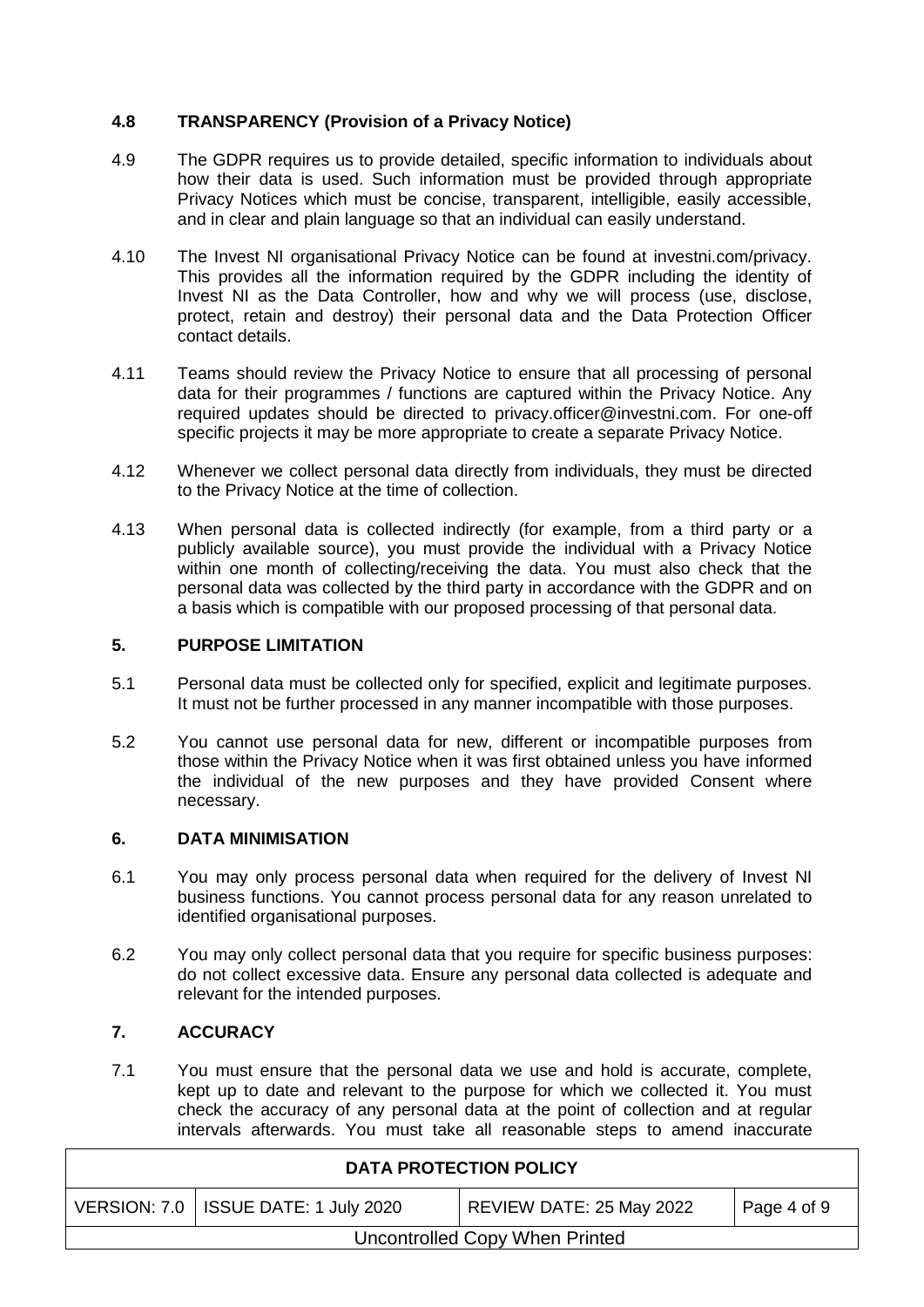personal data.

## **8. STORAGE LIMITATION**

- 8.1 Personal data must not be kept in an identifiable form for longer than is necessary for the purposes for which the data is processed.
- 8.2 Invest NI maintains a Records Retention and Disposal Schedule to ensure personal data is deleted after a reasonable time when it is no longer needed for the purposes for which it was being held, unless a law requires such data to be kept for a minimum time.
- 8.3 You must take all reasonable steps to destroy or erase personal data that we no longer require in accordance with the Invest NI Records Management Policy and Records Retention and Disposal Schedule. This includes requiring third parties to delete such data where applicable.

## **9. SECURITY INTEGRITY AND CONFIDENTIALITY**

- 9.1 Personal data must be secured by appropriate technical and organisational measures against unauthorised or unlawful processing, and against accidental loss, destruction or damage.
- 9.2 We regard the lawful and correct handling of personal data as essential to our successful operation. To this end Invest NI maintains an Information Security Management System certified to the international security standard ISO 27001 to protect corporate information, including personal data.
- 9.3 The Invest NI Information Security Management System maintains data security by protecting the confidentiality, integrity and availability of personal data, defined as follows:
	- 9.3.1 Confidentiality means that only people who have a need to know and are authorised to use the personal data can access it.
	- 9.3.2 Integrity means that personal data is accurate and suitable for the purpose for which it is processed.
	- 9.3.3 Availability means that authorised users are able to access the personal data when they need it for authorised purposes (including Individuals when exercising their Rights under GDPR).
- 9.4 You are responsible for protecting the personal data we hold. You must comply with - and not attempt to circumvent - the policies, administrative procedures and physical and technical safeguards we implement to protect personal data. These are set out within the Invest NI **Information Security Handbook**.

## **9.5 REPORTING A PERSONAL DATA BREACH**

9.6 The GDPR requires us to notify certain Personal Data Breaches to the Information Commissioner's Office and, in certain instances, to individuals impacted by a breach.

| <b>DATA PROTECTION POLICY</b>                                                     |  |  |  |  |  |  |
|-----------------------------------------------------------------------------------|--|--|--|--|--|--|
| VERSION: 7.0   ISSUE DATE: 1 July 2020<br>REVIEW DATE: 25 May 2022<br>Page 5 of 9 |  |  |  |  |  |  |
| Uncontrolled Copy When Printed                                                    |  |  |  |  |  |  |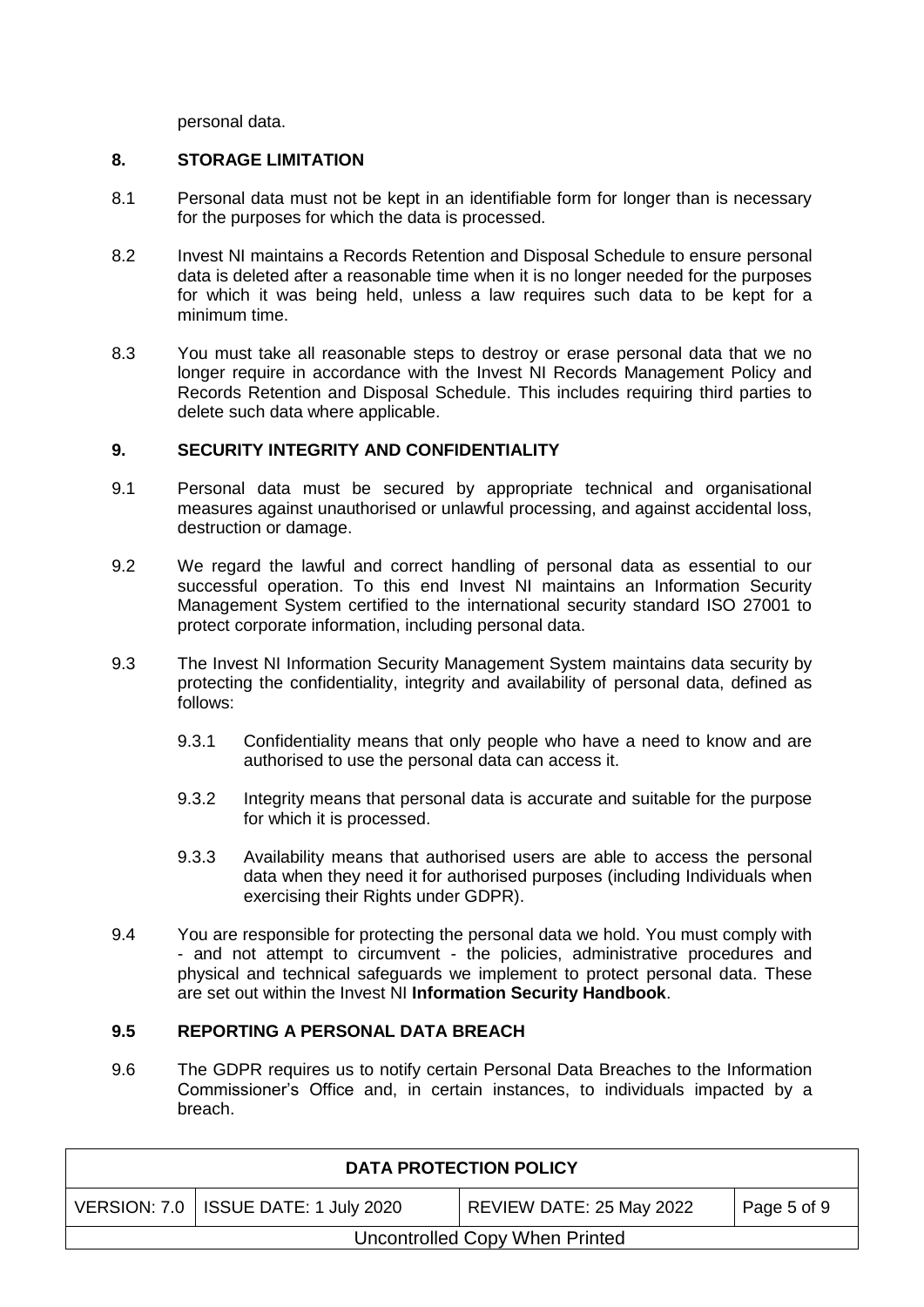- 9.7 The **Data Breach Management Policy** sets out the procedures in place to deal with any suspected Data Breach.
- 9.8 If you know or suspect that a Data Breach has occurred, follow the **Data Breach Management Policy**. Immediately advise your line manager and the [privacy.officer@investni.com](mailto:privacy.officer@investni.com) mailbox. You should preserve all evidence relating to the potential Data Breach.

#### **10. ACCOUNTABILITY**

- 10.1 The GDPR requires us to have appropriate measures and records in place to be able to demonstrate compliance with the data protection principles.
- 10.2 Invest NI must have adequate resources and controls in place to ensure and to document GDPR compliance including:
	- 10.2.1 The appointment of a suitably qualified Data Protection Officer [Danny Smyth, the Information Governance & Data Protection Manager];
	- 10.2.2 implementing Data Protection by Design and by Default when processing personal data including completing Data Protection Impact Assessments where required;
	- 10.2.3 integrating data protection into internal policies and processes where relevant;
	- 10.2.4 regularly training Invest NI personnel on Data Protection. All staff must complete the mandatory awareness training within the designated timescale each year. The organisation must maintain a record of this training; and
	- 10.2.5 regularly testing the privacy measures implemented and conducting periodic reviews and audits to assess compliance, including using results of testing to demonstrate compliance improvement effort.

#### **10.3 RECORD OF PROCESSING ACTIVITIES**

- 10.4 The GDPR requires us to keep full and accurate records of all our data processing activities. You must ensure that any processing you undertake is captured within a Personal Data Inventory (PDI).
- 10.5 Each division within Invest NI must maintain a PDI for each programme of support for which they are responsible and / or each function they perform which processes personal data.
- 10.6 Each Division must appoint a PDI Coordinator to liaise with the Information Governance Team to ensure that each of their PDIs are regularly reviewed and updated to reflect any changes in the processing of personal data.

| <b>DATA PROTECTION POLICY</b>                                                     |  |  |  |  |  |
|-----------------------------------------------------------------------------------|--|--|--|--|--|
| VERSION: 7.0   ISSUE DATE: 1 July 2020<br>REVIEW DATE: 25 May 2022<br>Page 6 of 9 |  |  |  |  |  |
| Uncontrolled Copy When Printed                                                    |  |  |  |  |  |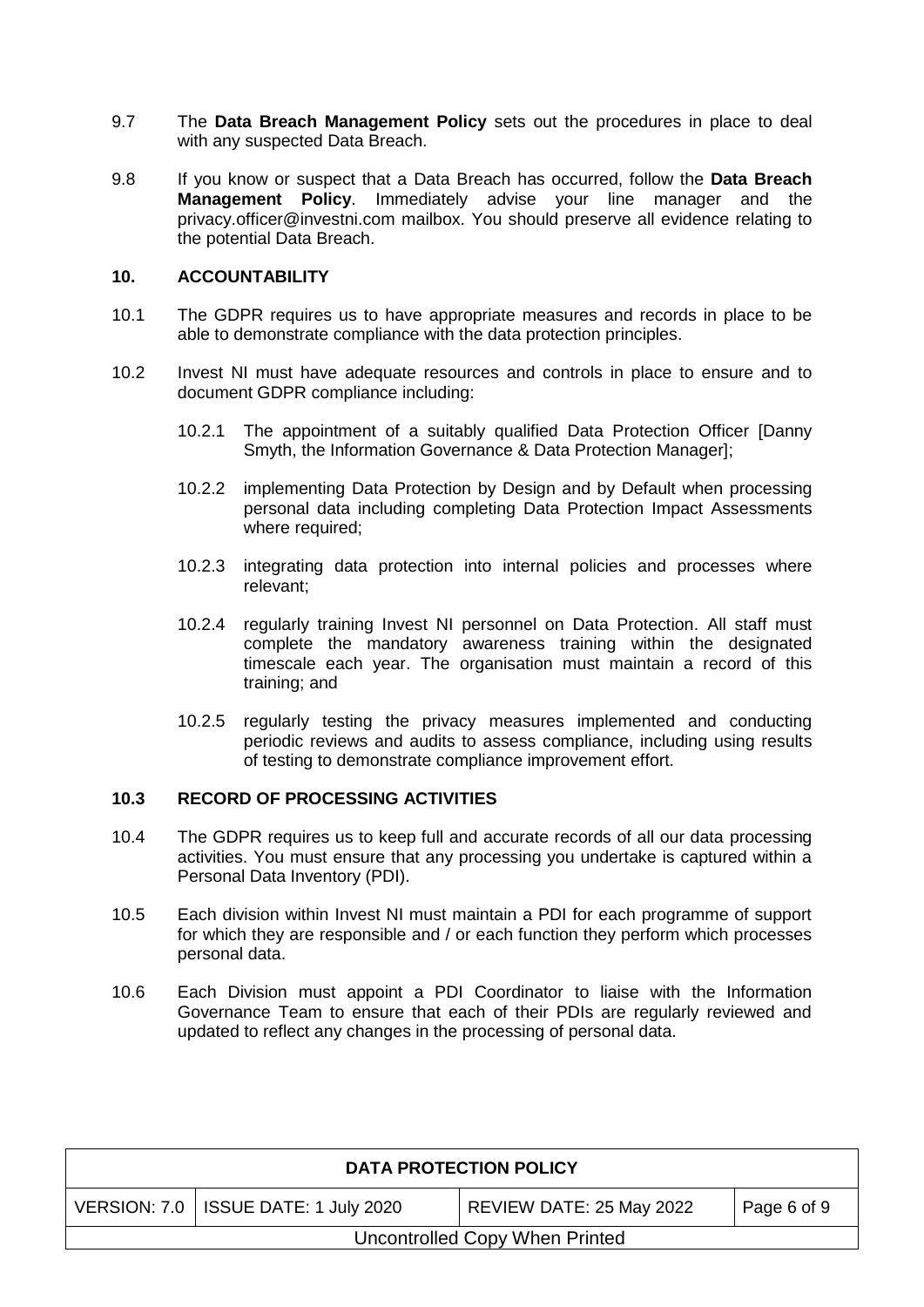## **10.7 DATA PROTECTION BY DESIGN AND DATA PROTECTION IMPACT ASSESSMENTS (DPIA)**

- 10.8 We are required to implement Data Protection by Design measures when processing personal data by implementing appropriate technical and organisational measures (like Pseudonymisation) in an effective manner, to ensure compliance with data protection principles.
- 10.9 You must complete a DPIA screening questionnaire to establish whether a full DPIA will need to be completed for any processing you plan to undertake as part of an activity, project or procurement involving the processing of personal data.
- 10.10 A DPIA is a process to help you identify and minimise data protection risks. To meet its aims, it is essential that the DPIA is part of the decision making process and is started at the development stage of any new activity or project.
- 10.11 Further information on the DPIA process is provided in the **Invest NI DPIA Guidance and Procedure Manual**.

## **11. INTERNATIONAL TRANSFERS**

- 11.1 The GDPR restricts data transfers to countries outside the European Economic Area (EEA) in order to ensure that the level of data protection afforded to individuals by the GDPR is not undermined.
- 11.2 An international transfer takes place when data is transmitted, sent, viewed or made accessible in a country outside the EEA and in such instances additional compliance requirements are needed.
- 11.3 The **Invest NI Procedure for International Transfers** sets out the procedures to be followed when transferring personal data internationally.
- 11.4 Under certain criteria the restrictions do not apply (unrestricted transfers). An Invest NI employee based within the EU can send personal data (necessary for the delivery of a service) to another Invest NI employee located in a satellite office that is located in a country outside the EEA without any considerations of additional compliance requirements. This will also apply to sending personal data to FCO seconded staff working at Invest NI international offices.

## **12. SHARING PERSONAL DATA**

- 12.1 Generally we are not allowed to share personal data with third parties unless certain safeguards and contractual arrangements have been put in place.
- 12.2 You may only share the personal data we hold with third parties, such as our service providers if:
	- 12.2.1 they have a need to know the information for the purposes of providing the contracted services;
	- 12.2.2 sharing the personal data complies with the Privacy Notice provided to the Individual or, if required, the Individual's Consent has been obtained;

| <b>DATA PROTECTION POLICY</b>                                                     |  |  |  |  |  |  |
|-----------------------------------------------------------------------------------|--|--|--|--|--|--|
| VERSION: 7.0   ISSUE DATE: 1 July 2020<br>REVIEW DATE: 25 May 2022<br>Page 7 of 9 |  |  |  |  |  |  |
| Uncontrolled Copy When Printed                                                    |  |  |  |  |  |  |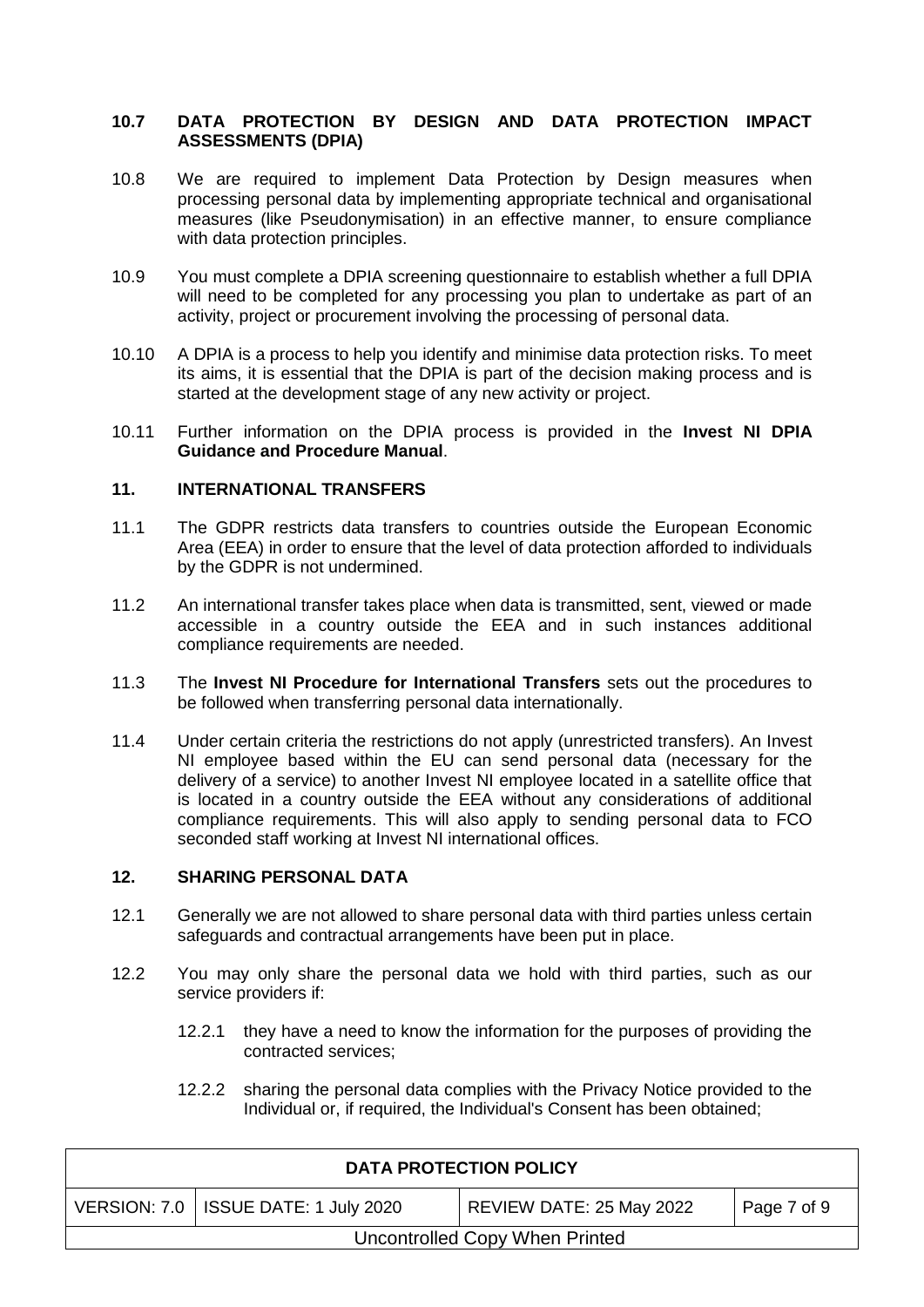- 12.2.3 the third party has agreed to comply with the required data security standards and put adequate security measures in place;
- 12.2.4 a fully executed written contract that contains GDPR approved third party clauses has been obtained; and/or
- 12.2.5 a Data Sharing Agreement has been put in place.

#### **13. INDIVIDUAL'S RIGHTS AND REQUESTS**

- 13.1 Individuals have rights in relation to the personal data we hold on them. These include rights to:
	- 13.1.1 receive certain information about the our processing activities (the Privacy Notice);
	- 13.1.2 request access to their personal data that we hold (commonly known as a subject access request):
	- 13.1.3 ask us to rectify inaccurate data or to complete incomplete data;
	- 13.1.4 ask us to erase personal data if we have no lawful basis to process it;
	- 13.1.5 restrict processing in specific circumstances;
	- 13.1.6 in limited circumstances, receive or ask for their personal data to be transferred to a third party in a structured, commonly used and machine readable format;
	- 13.1.7 challenge processing which has been justified on the basis of our legitimate interests or in the exercise of our official authority; and
	- 13.1.8 object to direct marketing and decisions based solely on Automated processing, including profiling.
- 13.2 Where applicable you must verify the identity of an individual requesting data under any of the rights listed above (do not allow third parties to persuade you into disclosing personal data without proper authorisation).
- 13.3 You must forward any request you receive from an individual exercising one of these Rights to the Information Governance team via dpo@investni.com and comply with the organisation's **Data Subject Rights process**.

#### **14. CRIMINAL OFFENCES**

- 14.1 The DPA creates a number of criminal offences, these are knowingly or recklessly:
	- 14.1.1 Obtaining, retaining, disclosing or procuring the disclosure of personal data without the consent of the data controller.
	- 14.1.2 Unlawful selling of, or offering for sale, personal data that was previously unlawfully obtained.

| <b>DATA PROTECTION POLICY</b>                                                     |  |  |  |  |  |  |
|-----------------------------------------------------------------------------------|--|--|--|--|--|--|
| VERSION: 7.0   ISSUE DATE: 1 July 2020<br>REVIEW DATE: 25 May 2022<br>Page 8 of 9 |  |  |  |  |  |  |
| Uncontrolled Copy When Printed                                                    |  |  |  |  |  |  |